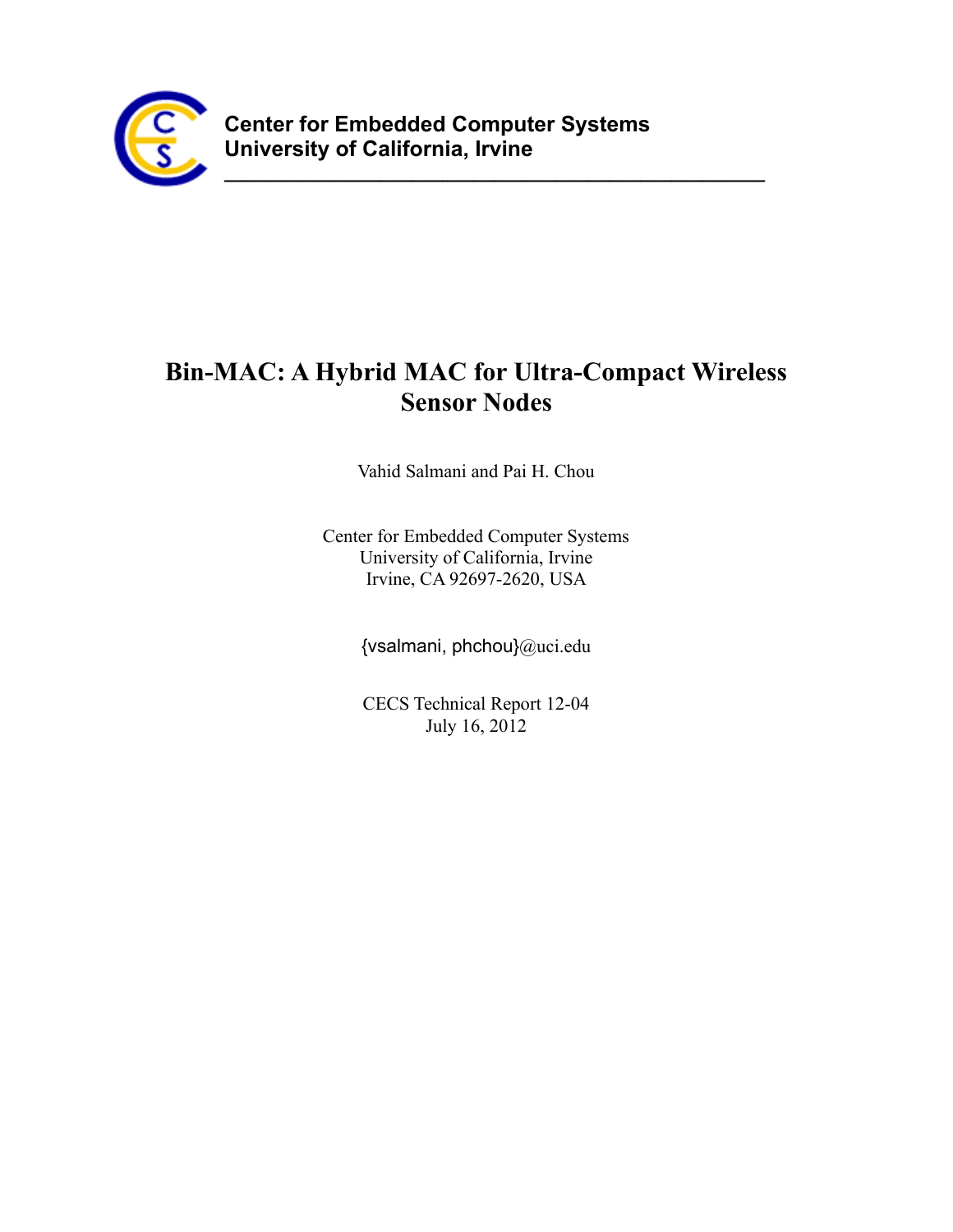# Bin-MAC: A Hybrid MAC for Ultra-Compact Wireless Sensor Nodes

Vahid Salmani *Center for Embedded Computer Systems University of California, Irvine, CA, USA vsalmani@uci.edu*

*Abstract*—This paper presents a light-weight hybrid protocol called Bin-MAC (Binary Medium Access Control) for highly resource-constrained wireless sensor nodes. In addition to simplicity and low footprint, a distinguishing feature of Bin-MAC is its deterministic contention resolution mechanism, which enables it to achieve bounded latency on data transmissions. As a result, Bin-MAC can be applied to delay-sensitive applications with real-time constraints, a feature not provide by most of the existing hybrid protocols. Another feature of the proposed protocol is that it requires carrier-sensing hardware only on the base station side, and sensor nodes do not have to possess such capability. Bin-MAC does not require clock synchronization, and thus clock drifts have no impact on its performance. Experimental results show Bin-MAC to be scalable and able to handle large network sizes without noticeable performance degradation.

*Keywords*-hybrid protocol; ultra-compact nodes; collision detection; deterministic contention resolution;

#### I. INTRODUCTION

In an *event-driven* WSN, sensor nodes transmit to the sink only when certain events occur (e.g., motion in case of infant monitoring) as opposed to continuous networks in which data is being reported at regular intervals. Event detection requires sensors to be vigilant most of the time. Passive vigilance, i.e., limited attention to ambient conditions, and adaptive sleep modes are techniques used to extend the lifetime of event-detection applications. The event-driven approach to sensor networks can support a wide range of applications from flood detection and human health status monitoring to target tracking.

Although many protocols have been proposed in the literature, few are actually widely used in real deployments, and most do not meet the current needs. There is still a need for dynamically adaptive protocols that adjust their operation according to the constraints of the moment [1]. The majority of adaptive protocols are not applicable to ultra-compact, low-complexity wireless sensor nodes for at least one of two important reasons. Either they require tight clock synchronization, which can be impractical, or they are too complex with a large footprint.

Some WSN applications require the sensor nodes to be very compact, such as monitoring of pre-term infants. Such nodes are highly constrained in terms of the radio range, processor speed, memory size, and power. In particular,

Pai H. Chou *University of California, Irvine, CA, USA and National Tsing Hua University, Taiwan phchou@uci.edu*

limited memory implies a light-weight MAC protocol as well as a small data buffer [2]. Therefore, such applications require a bounded delay in transmitting data, or else part of the collected samples will be lost or overwritten.

This paper presents a hybrid MAC protocol for such ultra-compact wireless nodes used in event-driven wireless sensing applications. We concentrate on single-hop startopology networks, as they are the most practical for our application and many of the real-world deployments [1].

### II. RELATED WORK

# *A. MAC Protocols*

Controlling access to a shared wireless medium may be based on contention, reservation, or hybrid approaches.

Carrier Sense Multiple Access (CSMA) is the most widely used contention-based protocol, in which nodes check for the absence of other traffic before transmission. It is popular due to its simplicity, flexibility, low overhead at low utilization, and obliviousness to global topology and clock synchrony. Nodes can dynamically join or leave without extra operations. However, the chief disadvantage of CSMA is collision, which causes energy waste. CSMA is efficient when the utilization is low, but the probability of collision increases rapidly as utilization increases. In general, contention-based MACs behave poorly under high contention and are not suitable for real-time or time-sensitive applications with stringent constraints.

Reservation-based schemes such as Time-Division Multiple Access (TDMA) divide time into slots. Each sensor node transmits only during its own time-slots. This approach is collision-free but requires synchronization, which may impose high overhead and complexity. Moreover, since sensor nodes do not usually have very accurate clocks, precise time synchronization is hard to achieve. Round Robin (RR) is the low-footprint form of the reservation-based approach, which does not require clock synchronization but it requires more control message exchange.

Hybrid schemes attempt to combine the best features of both approaches while offsetting their weaknesses. They try to adapt to different bandwidth conditions depending on demand. As an example, Z-MAC [3] is a hybrid method that runs CSMA under low contention and switches to TDMA under high contention. However, it does not guarantee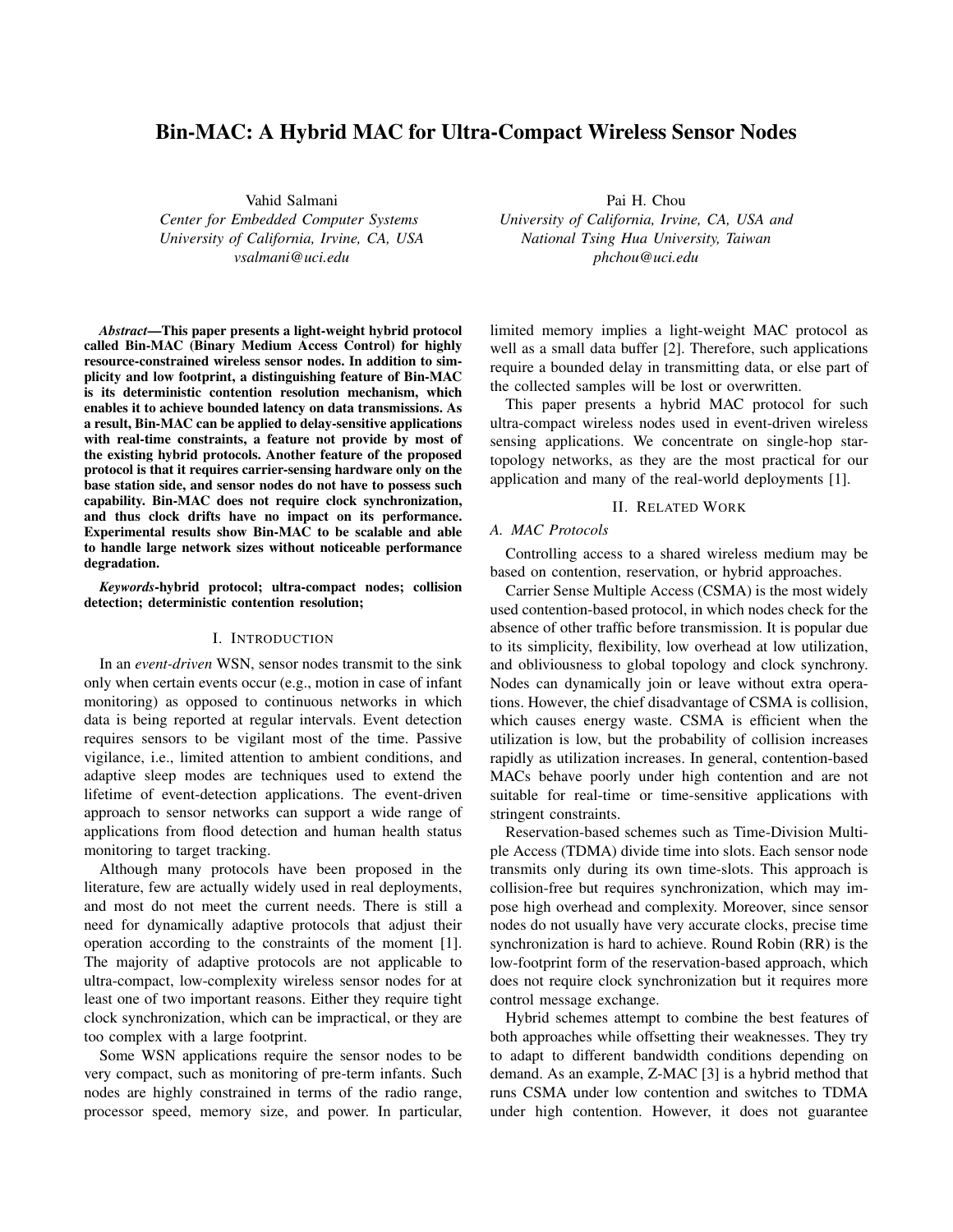bounded latency and thus may not be applicable to eventdriven WSNs with stringent timing constraints.

Unfortunately, most of the existing protocols cannot be easily ported to highly resource-constrained sensor nodes such as Eco [4]. Reference [5] reports that a pure TDMA protocol designed for a single-hop star topology network requires 18-21 KB of code. This is five times the size of total EEPROM capacity of the Eco wireless sensing platform. According to the same reference, other approaches such as B-MAC, X-MAC and SCP use at least a memory footprint of 18 KB. Z-MAC is even more complex [6] and thus takes more memory.

Except for CSMA and RR, all of the mentioned protocols are impractical to implement on ultra-compact sensor nodes due to the relatively large memory footprint. Moreover, tight synchronization is difficult to achieve on low-complexity wireless motes [7]. In the presence of clock drift, most of the mentioned protocols will run into serious performance issues.

Although there is a tendency to make chips more compact, the size and cost will always be issues. Future trends for Systems-on-Chip (SoC) and Systems-in-Package (SiP) require packing the essential features while foregoing less important ones. For example, the nRF24L01 radio includes carrier sensing only on the stand-alone chip but not on the chip with the integrated micro-controller unit (MCU). As a result, low-complexity wireless sensor networks such as Eco require simpler and more efficient solutions. Furthermore, the application-centric work has shown that simple protocols, which obviate the unnecessary complexities, have worked and sufficed in practice [8].

#### *B. Receiver-side Collision Detection*

Collisions occurring at the receiver's end is one of the challenges in MAC design. It is generally believed that collisions prevent receivers from obtaining meaningful data and the energy drained in the transmission and reception of collided messages is just wasted [9]. Although most MAC protocols make the assumption that collisions between transmitters are solely destructive, it has recently been demonstrated that this is not always the case, and designers can take intuitive advantage of collisions [10]. Since collision detection is an important component of our work, we review different strategies for receiver-side collision detection (RCD).

The preamble-based approach exploits the *capture effect* to detect collisions [11]. This technique has been used for CC1000 (Mica2) radios. The success rate of the preamblebased collision detection drops quickly for more than two simultaneous senders.

The CRC-based approach [12] depends on checking the CRC bit of received messages and thus is applicable if the preamble and packet frame are received. Therefore, it cannot detect all types of collision.

The RSSI-based approach depends on frequently monitoring the RSSI information from the radio, but it entails additional processing burden on the MCU.

The carrier sensing-based approach is simpler and more reliable, and depends on sensing the medium for ongoing transmissions. It can detect collisions even when the preambles are not detected. On the CC2420 radio, this is done using the Clear Channel Assessment (CCA) signal. It is calculated by the radio chip and does not involve the MCU in collision detection [13].

#### *C. Contention Resolution*

Contention resolution is integral to contention-based and hybrid MAC protocols. The most common technique is back-off based collision avoidance as assumed by the popular IEEE 802.15.4. The problem with this approach is that it performs poorly under high contention. The RTS/CTS scheme alleviates the problem to some extent but it entails additional overhead. Variants of this scheme have been proposed to improve its efficiency using non-overlapping [14] and adaptive [15] contention windows.

Flip-MAC [10] employs a contention reduction technique with logarithmic complexity based on a series of probeacknowledgment cycles. In each cycle, senders randomly set their ID to one of two possible addresses, and those who guessed correctly send simultaneous acknowledgment while the rest are out of competition. This process stops when a probe goes unacknowledged indicating that the contention level has dropped to a manageable level.

StrawMAN [16] handles contention based on the analogy of drawing straws. When a collision is detected, the simultaneous senders draw a random number for the length of the request signal, and the channel access is granted to the sender of the longest straw.

To the best of our knowledge, none of the existing contention resolution techniques is deterministic in terms of the waiting time prior to transmission. The reason is that they incorporate a random component that makes it impossible to guarantee a bounded delay. In the next section, we propose a deterministic technique to contention resolution, which is the key to Bin-MAC's adaptivity and bounded delay data transmissions.

#### III. DESIGN OF BIN-MAC

Bin-MAC works in *pull mode* (a.k.a. receiver initiated), meaning that the base station (BS) broadcasts query messages and the nodes reply to them. Since sensor nodes are assumed to be very resource constrained, we place most of the burden on the BS (a.k.a. sink). In the absence of a scheduling phase, Bin-MAC works in a round-robin style and is analogous to the *scheduled contention* scheme [7]. A distinguishing feature of this protocol is that the query message contains a range of node IDs instead of a single node ID. The proposed MAC is composed of four mechanisms,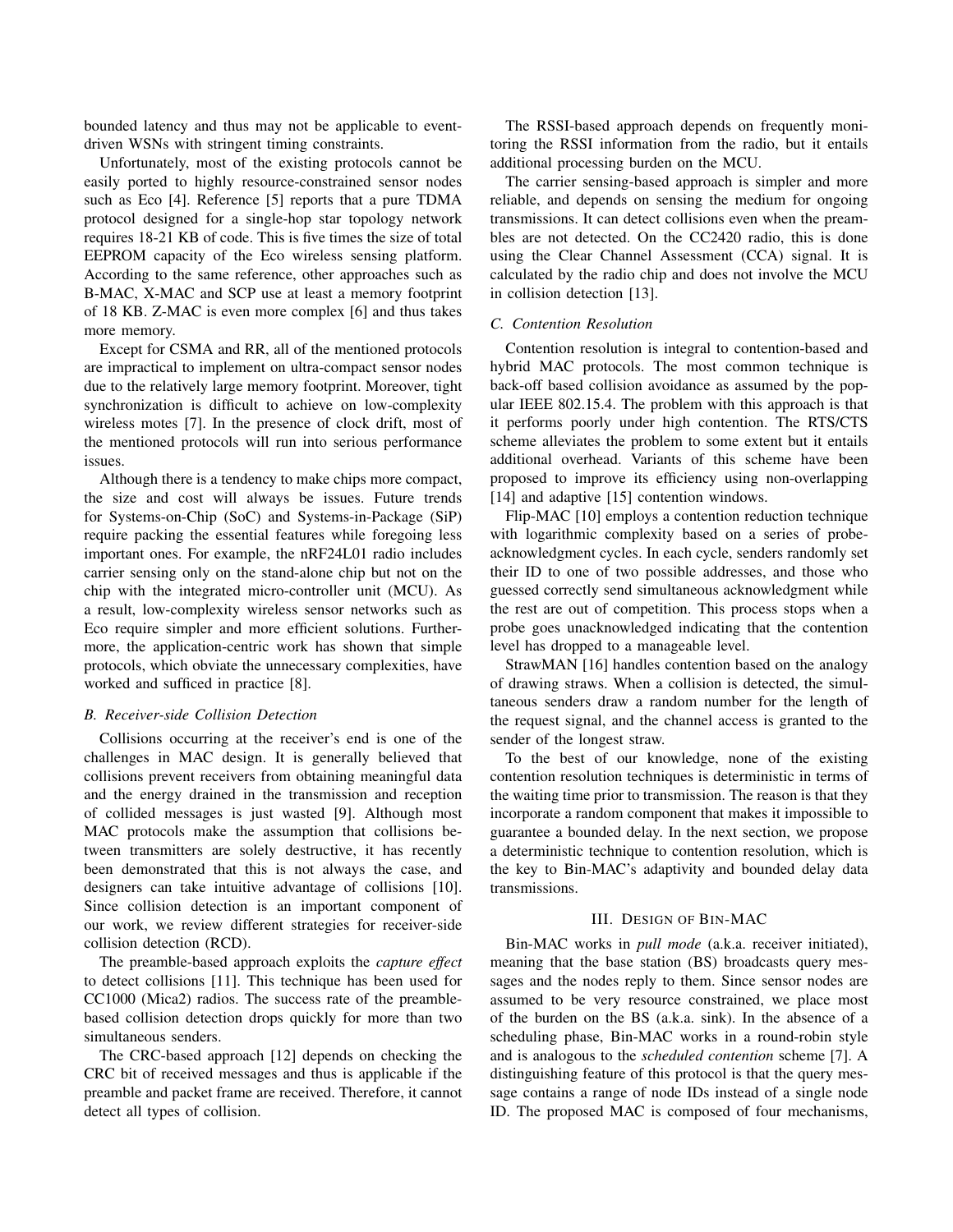

Figure 1: How Bin-MAC conserves bandwidth compared to Round Robin under low contention



Figure 2: Example of Bin-MAC's BTCR operation

namely contention resolution, binary tree collision resolution (BTCR), slot consolidation, and duty cycle adjustment. We explain these mechanisms in the following subsections.

#### *A. Contention Resolution*

Although Bin-MAC is a reservation-based protocol, it provides a mechanism for handling contention, which accounts for its hybrid behavior. This mechanism is performed differently from contention-based MACs in which nodes have carrier-sensing capability and can sense the channel before transmission. We allow a node to transmit in certain time slots and acquire its own time slot in a deterministic manner as follows.

The BS, which has the knowledge of overall network condition, is responsible for contention resolution. We assign each time slot to a range of nodes e.g., [0:3]. A slot, most of the time, has one *active* transmitter; however, all the nodes whose ID is within the range (in this example between 0 and 3 inclusively) can transmit in the slot. The active transmitter of a slot is the node that has already been sending data to the sink in that slot. Other nodes in the range have recently been inactive, but in case they detect an event they will have the chance to use this slot to inform the BS that they have detected an event and want to acquire their own slot.

Fig. 1 shows how Bin-MAC conserves the unused slots compared to RR. If the active transmitter and some already inactive nodes send in the same slot, a collision occurs, and the BTCR mechanism described in the next subsection (III-B) is used to resolve the collision and assign new slots to the recently activated nodes.

#### *B. Binary Tree Collision Resolution*

In response to the BS's pull message, three cases may happen. (1) A data message is successfully received from one of the nodes in the range. (2) There is no response, so the slot is unused and will be treated as described in the



Figure 3: Example of Bin-MAC's slot consolidation

next subsection. (3) A collision is detected *at the BS* using any of the RCD techniques discussed in Section II-B, which will be resolved as follows.

To enable receiver-side collision detection, nodes *broadcast* the data message [13]. When the BS detects a collision, it infers that two or more nodes in the range specified in the pull message have transmitted simultaneously. Therefore, it splits the range in half and issues a new pull command for each half. This will continue until the collision is resolved.

This process conceptually creates a *"binary tree"* whose leaves are the slots and apparently the slots having the smallest possible range will contain a single node ID. We take a *branch and bound* approach in the sense that we stop branching once we find the corresponding slot of a branch to be idle. Fig. 2 shows how Bin-MAC resolves a collision between nodes 31, 40, and 48 that belong to the range [26:49] and transmit in the same slot.

#### *C. Slot Consolidation*

If the BS neither receives a message nor detects a collision in response to its query message, it infers that all the nodes in the range are inactive, and that no node is using the corresponding slot. Since idle slots waste the bandwidth, the BS saves such slots by removing them and combining their range with those of the adjacent non-idle slots. Note that the BS may keep a counter for each slot to remove only those slots that have been idle for a number of consecutive rounds. This would be helpful in presence of a bad link to handle temporary connection losses.

At the end of each round the BS merges the ranges of all the adjacent idle slots into one, splits it into half and merge each half with the adjacent non-idle slot's range. If the idle slot is the first or the last, it will not be split. Instead, its whole range is combined with its only adjacent slot. Fig. 3 shows how the slot consolidation procedure helps Bin-MAC save bandwidth.

## *D. Duty Cycle Adjustment*

Bin-MAC works in the round-robin pull mode, so it is essential to conserve energy by keeping the nodes in sleep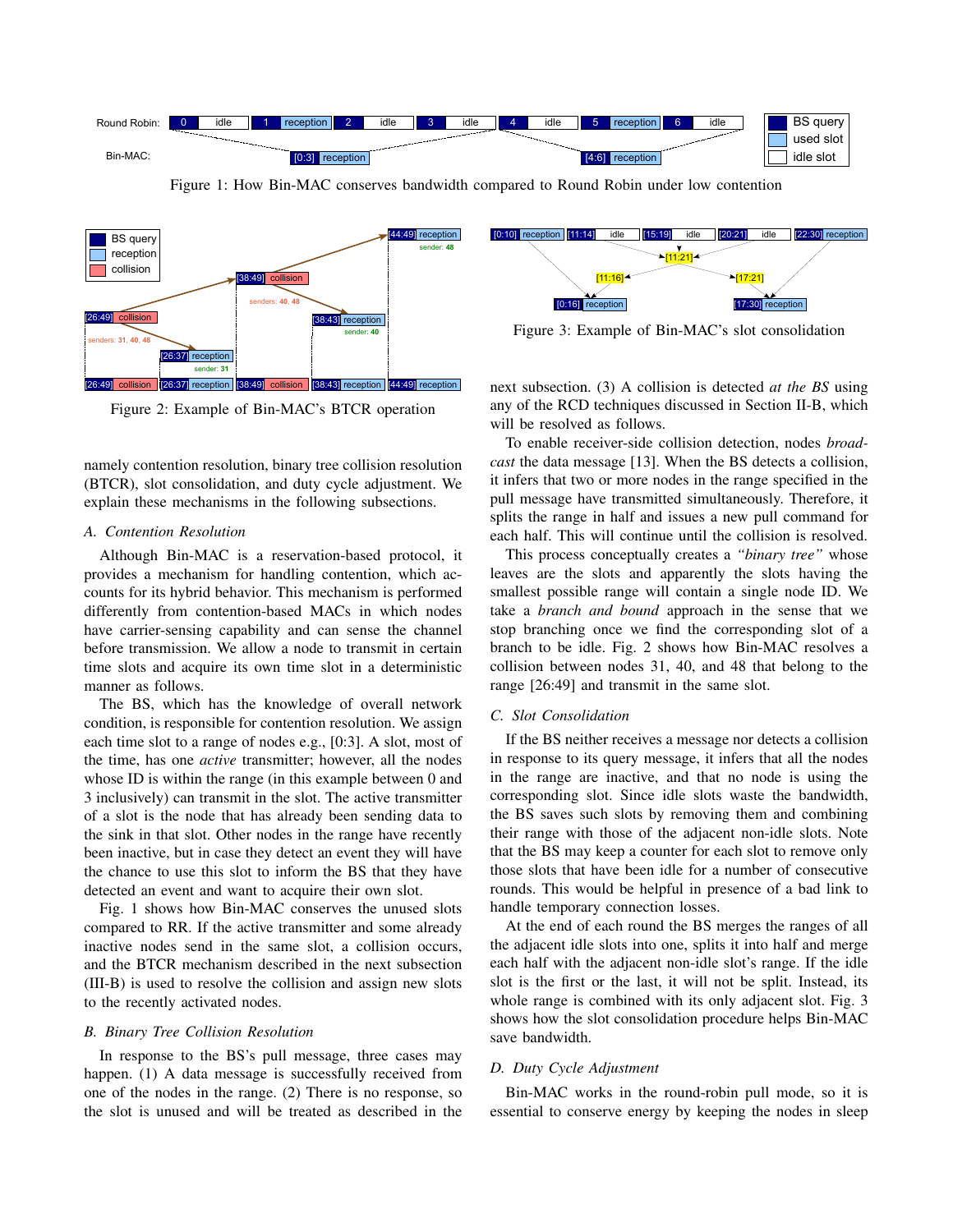Table I: Possible cases for a time-slot

| slot status | <b>BS</b> reaction      | slot count  |  |
|-------------|-------------------------|-------------|--|
| reception   | querying as before      | unchanged   |  |
| idle        | removing the slot       | decremented |  |
| collision   | resolving the collision | incremented |  |

mode until they are really being pulled. For that purpose, nodes need to know the number of slots in the round. Since the number of slots can change dynamically, each pull message contains the current number of slots as well.

At the beginning of each round, the BS knows the number of slots. As the BS queries the nodes, it updates the number of slots based on what happens in the current slot. If the slot is idle, it will be removed in the next round and thus, the BS decrements the number of slots. In case of a collision, the number of slots is incremented because the slot will be split into the two halves.

Upon receiving the pull message and based on the number of slots, a node can determine if it can save energy by going to sleep mode until it is being queried in the next round. A node enters sleep mode only after a successful transmission, which can be inferred from an ACK from the BS, or examining the next pull message in case packets are not acknowledged. If the next message's range does not contain the node's ID, the transmission has been successful. Otherwise, a collision has occurred. Note that a node might have to wait for a while after waking up because of an increase in the number of slots, but it will never miss its slot due to a late wakeup. Table I summarizes the three possible states for a time-slot and the decision made by the BS in response to each one.

# *E. Protocol Operation*

Bin-MAC needs to be provided with a range of the operating node IDs in the network. The range is specified using a pair of minimum and maximum IDs, i.e., [*min* : *max*], but these IDs do not have to actually exist in the network. The only constraint is that all the existing nodes must have an ID within the specified range. Therefore, these IDs should be selected loosely enough so that the range can address an arbitrary number of nodes that might join the network at any point during the network operation.

Assuming that the specified range is  $[0 : n]$ , the BS periodically broadcasts a query message containing this range. As long as there is zero or one sender among nodes, the BS keeps sending the query message containing this same range. We keep sending the query even if there is no active node in the network so that in case of detecting an event, the corresponding node can transfer its data as soon as possible, thereby minimizing transmission delays. Since the BS is typically line powered, its energy usage is less of a concern. If two or more nodes reply to the same query, the BS performs the BTCR mechanism described in Section III-B.

Any node that detects an event will wake up and listen to the BS until it receives a query message containing a range including its ID. In response to such a message, the node transmits a data message. If the message arrives at the BS successfully, the BS may reply with an ACK or moves on to the next slot depending on protocol configuration. In case of a successful transmission and based on the number of slots, the node may go into sleep mode to save energy. In case of a failed transmission, the node keeps listening to the BS to participate in the BTCR procedure.

At the end of each round, the BS removes the idle slots and merge their ranges with the active slots, as explained in Section III-C.

### IV. DISCUSSION

In this section we discuss and analyze the worst-case performance of the proposed protocol because it is of particular concern to real-time system designers. We also compare and contrast the features of Bin-MAC with those of some related work from various aspects.

#### *A. Worst Case Analysis*

The worst case of BTCR occurs when two nodes having subsequent IDs both detect an event and thus have to acquire their own time slot. Since these nodes are two sibling leaves in the conceptual binary tree, collision will take  $O(\lg n)$  to be resolved. This situation could be avoided to a great extent by having the nodes scattered randomly in the intended area of operation. Since event-driven networks usually have spatially-correlated contention, nodes that are close to the event of interest will be active simultaneously. If adjacent nodes do not have subsequent IDs, spatiallycorrelated contention will not lead to the worst-case collision resolution.

The worst case in the network operation happens when all nodes switch to active state simultaneously. This is a rare case, but we analyze it to show the competence of Bin-MAC. In such a case, the BS would take 2*n* query messages to resolve all the collisions and assign time slots to all nodes because it would conceptually create a complete binary tree. This case, which lasts only one round, would still be  $O(n)$ , which is the same as that of RR. If half of the nodes detect an event at the same time, which is still a rare case, then the BS broadcasts *n* queries, which is equivalent to the length of a round in RR. The best case for Bin-MAC is *O*(1) while it is still  $O(n)$  for RR.

The worst case of slot consolidation occurs when all nodes stop sending simultaneously. The BS will query all the nodes and find that all the slots are idle, in which case it takes  $O(n)$ for the BS to combine all the slots into one.

Since the BTCR mechanism takes *O*(lg*n*) and a node has to wait  $O(n)$  for its turn to use the channel, the node can transmit its packet in  $O(n)$  at the latest. This is how Bin-MAC provides a measurable, bounded transmission latency.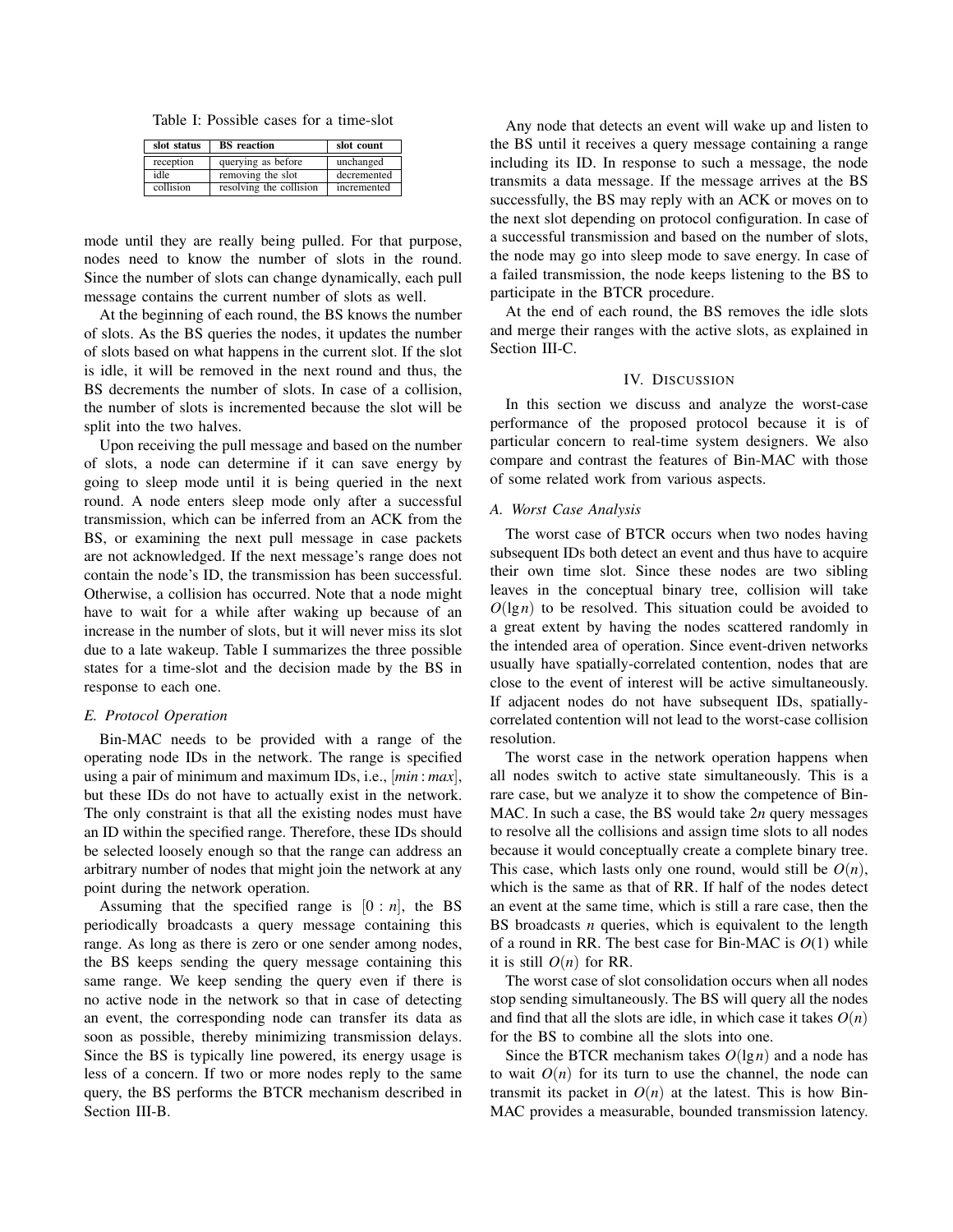|                             |                 | <b>CSMA</b>    | $\overline{\text{Bin-MAC}}$ | <b>RR</b>      | $Z-MAC$        |
|-----------------------------|-----------------|----------------|-----------------------------|----------------|----------------|
| Prior knowledge of node IDs |                 | No             | No                          | Yes            | Yes            |
| Bounded latency guaranteed  |                 | No.            | Yes                         | Yes            | N <sub>0</sub> |
| Carrier sensing on nodes    |                 | <b>Yes</b>     | N <sub>0</sub>              | N <sub>0</sub> | Yes            |
| Cost of dynamic join/leave  |                 | None           | None                        | High           | Low            |
| Channel                     | Low contention  | High           | High                        | Low            | High           |
| Utilization                 | High contention | Low            | High                        | High           | High           |
| Fairness                    |                 | Poor           | Good                        | Good           | Good           |
| Memory footprint            |                 | Low            | Low                         | Low            | High           |
| Multi-hop operation         |                 | Yes            | No                          | N <sub>0</sub> | Yes            |
| Clock synchronization       |                 | N <sub>0</sub> | No                          | N <sub>0</sub> | Yes            |

Table II: Comparison of CSMA, Bin-MAC, RR, and Z-MAC

The worst case for the node operation is to alternate between sleep and active mode in each round. Although this is unlikely to happen in an event-driven application, a similar condition may take place with a noisy or bad connection. To handle this case, the BS may simply keep a counter for each slot to remove only those slots that have been idle for a number of consecutive rounds.

# *B. Features*

Bin-MAC is highly flexible. In the case that there is only one active node in the network, the protocol can operate using a single slot, thereby minimizing the latency. As the number of active nodes increases, the number of time slots is proportionally increased. In saturation conditions, every node is given its own time slot and thus the protocol operates like the RR protocol, making the full use of the bandwidth.

Bin-MAC is one of the simplest hybrid protocols ever designed and has a very small memory footprint. It adds no complexity to the sensor nodes compared to RR. On the Eco platform, RR has a memory footprint of around 2KB. Therefore, Bin-MAC would take up around the same space if implemented on an Eco sensor node. On the other hand, the proposed MAC does add complexity to the BS for managing the slots. However, the BS's complexity is usually not a concern as it is assumed to be a powerful device. With Bin-MAC, nodes do not require carrier sensing capability and it is only a requirement for the BS. This is an advantage, because this feature is likely to be omitted in integrated radio-MCU SoCs (Section II-A).

Unlike other hybrid protocols, Bin-MAC provides bounded latency, which is an important requirement of wireless sensing applications with stringent real-time constraints. This feature of Bin-MAC has to do with the fact that, contrary to other hybrid MACs, it does not rely on any random procedure to resolve the contention. With an ordinary hybrid MAC, a packet transmission may theoretically fail any number of times due to a collision, and there is no limit on the occurrence of two or more nodes sensing the channel at the same time, finding it silent and thus transmitting simultaneously. Nonetheless, Bin-MAC is a *greedy* approach that intuitively makes use of every collision to progressively resolve the contention.

As a hybrid protocol, Bin-MAC adapts to the level of

Table III: TI/Chipcon CC2420 radio model parameters

| Parameter                    | Value         |  |
|------------------------------|---------------|--|
| Bit rate                     | 250 kbps      |  |
| RX/TX switching delay        | $192$ $\mu s$ |  |
| CCA sampling time            | $128$ $\mu s$ |  |
| Radio on/off transition time | $1.792$ ms    |  |

contention. It combines the strength of contention-based and reservation-based approaches while offsetting their weaknesses. Similar to CSMA/CA, it achieves high channel utilization and low latency under low contention. It also does not require prior knowledge of existing node IDs in the network. The only requirement is a rough estimate of minimum and maximum IDs of those nodes that either are present in the network or might join the network in the future. These limits are easy enough to determine loosely such that the IDs of nodes that dynamically join the network fall within the covered range. Obviously, nodes may leave the network dynamically without any cost.

On the other hand, Bin-MAC achieves high bandwidth utilization and fairness under high contention similar to RR. As long as the link quality is good, it guarantees bounded and measurable latency even under high contention. Table II compares the mentioned light-weight protocols as well as Z-MAC from various aspects.

# V. PERFORMANCE EVALUATION

We have simulated the Telos [17] platform, which incorporates a TI/Chipcon CC2420 radio transceiver. Telos supports carrier sensing and the timings of CC2420 is widely studied and well understood. Table III shows the timer values taken from the datasheet. We have also taken the processing times into account using the measurements presented in [18]. Most notably, the transfer time from MAC layer's data FIFO buffer into the buffer of the CC2420 transceiver is determined by the following equation:

TX buffering time = 
$$
0.31 \text{ms} + (x + 11).46 \mu \text{s}
$$
 (1)

where *x* denotes the payload length in bytes. Analogously, the transfer time from the CC2420 buffer to the MAC layer's data buffer is represented by:

RX buffering time = 
$$
1.28 \text{ms} + (x+5).46 \mu \text{s}
$$
 (2)

We have also implemented the automatic acknowledgment feature of the CC2420 radio transceiver.

To evaluate Bin-MAC's performance, we compare it with RR and CSMA/CA, which do not require clock synchronization and are light-weight enough to be implemented on ultra-compact sensor nodes such as Eco. We implemented CSMA/CA according to the IEEE 802.15.4 standard.

Additionally, we used the ideas behind Z-MAC and implemented a simplified version of it for a single-hop, star topology network. We call this protocol Z-MAC\* and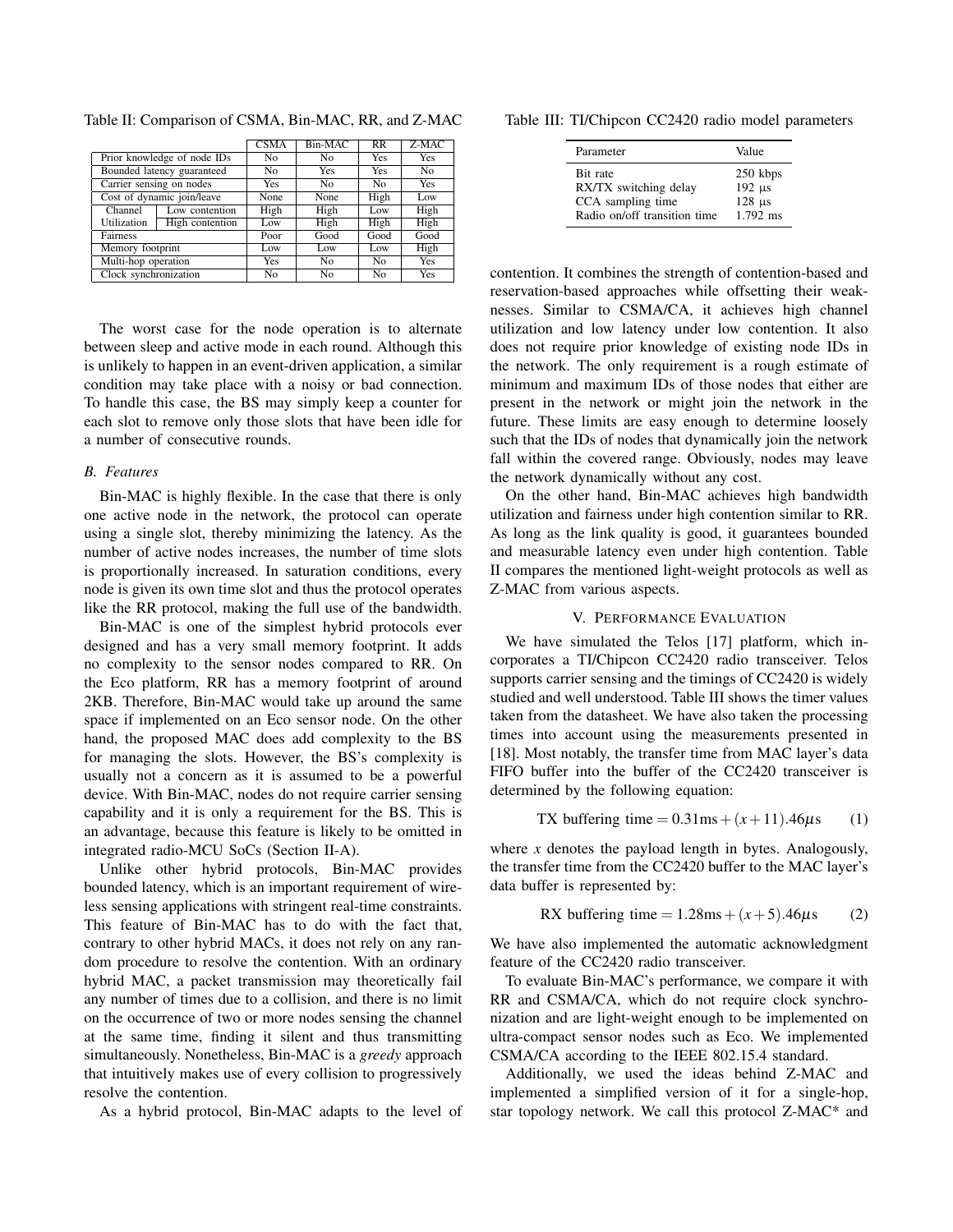

Figure 4: Average latency versus event period



Figure 5: Throughput versus event period

assume there is no clock drift on sensors, which is the best case for Z-MAC\*.

The network is star topology composed of 20 sensor nodes and a base station. Simulation time is  $2x10<sup>7</sup>$  symbol periods. We vary event period from 112 ms to 16 ms to evaluate the performance under both low and high contention. Each event is assumed to require 10 successful transmissions (1100 bytes) to be reported completely. We assumed data buffer on sensor nodes to be unlimited to enforce successful delivery of events. The algorithms are compared in terms of latency, throughput, success rate, energy efficiency, and scalability.

#### *A. Latency*

Fig. 4 shows the average latency as a function of event period. Under low contention, Bin-MAC performs very closely to CSMA/CA. Z-MAC\* shows a higher latency because of the fact that in most cases nodes are not the owner of the current slot and therefore need to wait before sensing the channel. Obviously, RR has the highest average latency. As the contention increases, all protocols except CSMA/CA



Figure 6: Success rate versus event period

show sudden growth in latency. The reason for CSMA/CA's lower latency under high contention is that it imposes a limit on the number of times it tries sending a packet, while other protocols keep sending until it is finally delivered. At some point, Z-MAC\* shows better performance than Bin-MAC due to the fact that Bin-MAC's contention resolution introduces extra latency, but they converge in performance as contention increases.

# *B. Throughput*

Fig. 5 shows the average throughput. Under low loads, Bin-MAC utilizes the bandwidth as much as possible. As the system's load increases, Bin-MAC performs closely to RR. Z-MAC\* demonstrates a higher throughput due to lower control packet overhead. However, as we show later, Bin-MAC outperforms Z-MAC\* in terms of throughput as network size grows.

#### *C. Success Rate*

Success rate is defined as the ratio of successfully transmitted data messages to the total number of data transmissions. It can be indicative of the impact of collisions on protocol performance. Fig. 6 depicts the observed success rate as a function of event period. As the contention goes up, the performance of Z-MAC\* and CSMA/CA drops while Bin-MAC performs closely to RR whose success rate is 1. This means collisions have a negligible impact on Bin-MAC's performance.

#### *D. Energy Efficiency*

In the context of WSNs, communication-related energy consumption has a direct relation to *duty cycle*. Duty cycle is defined as  $\Delta_{on}/(\Delta_{on} + \Delta_{off})$  where  $\Delta_{on}$  is the radio on time and  $\Delta_{\text{off}}$  the radio off time.  $\Delta_{\text{on}}$  includes the time the radio is sending, receiving, or listening. These three modes of operation require roughly the same energy [18].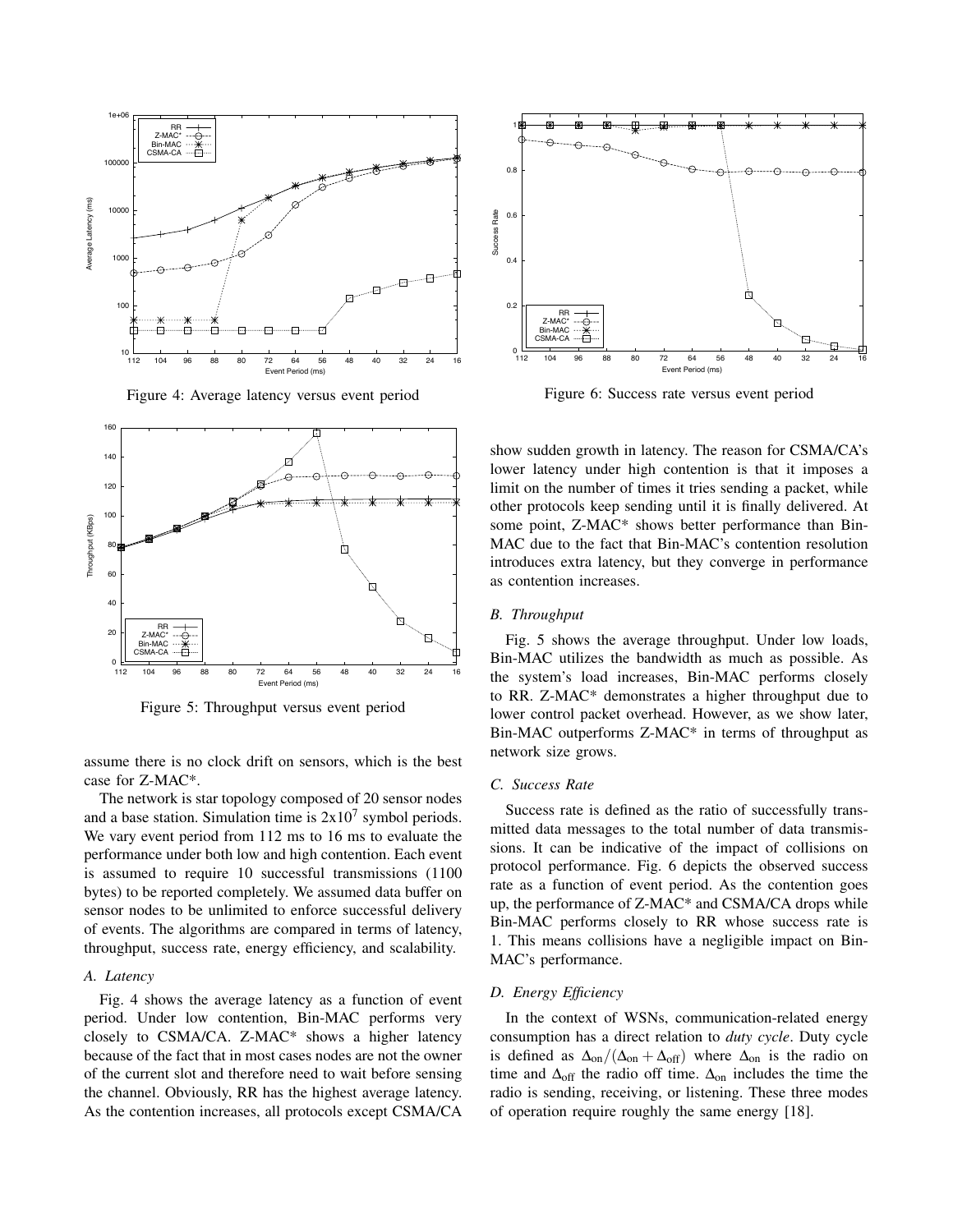

Figure 7: Average duty cycle versus event period



Figure 8: Energy efficiency versus event period

Fig. 7 shows the average duty cycle. Under low contention, Bin-MAC shows very close performance to CSMA, and under high contention, it performs closely to RR. Bin-MAC also shows better performance than Z-MAC\* in most cases.

We define energy efficiency in terms of throughput over average duty cycle and depict it in Fig. 8. Under low contention, Bin-MAC is very energy-efficient, and in most cases it is more energy efficient than Z-MAC\*.

# *E. Scalability*

Scalability has been a challenge in MAC design [1]. Reference [9] reports that no MAC as of today is proven to be highly scalable, and that current MACs have trouble handling a large number of nodes.

To evaluate the protocols from the scalability aspect, we vary the number of nodes from 10 to 150 under the same overall load. The event period is fixed at 48 ms, or medium contention level.



Figure 9: Throughput versus network size



Figure 10: Latency versus network size

Fig. 9 shows the achieved throughput as a function of network size. Bin-MAC and RR show good scalability, while CSMA and Z-MAC\* show performance degradation as the number of nodes increases. This result confirms the fact that contention-based collision-avoidance protocols have scalability problem [19].

Fig. 10 depicts the latency as a function of the number of nodes. Obviously, CSMA has the lowest latency, but we omitted its curve to better show the performance of the other protocols. Bin-MAC and RR show some increase in latency but they are still scalable, while Z-MAC\* shows considerable growth in latency as the network size grows. Our results suggest that the proposed binary algorithm is well-suited for handling larger scales.

## VI. CONCLUSIONS

We propose a very light-weight hybrid MAC protocol called Bin-MAC for ultra-compact wireless sensor nodes in a star topology network. We take a deterministic, binary tree-like approach to contention resolution, which makes